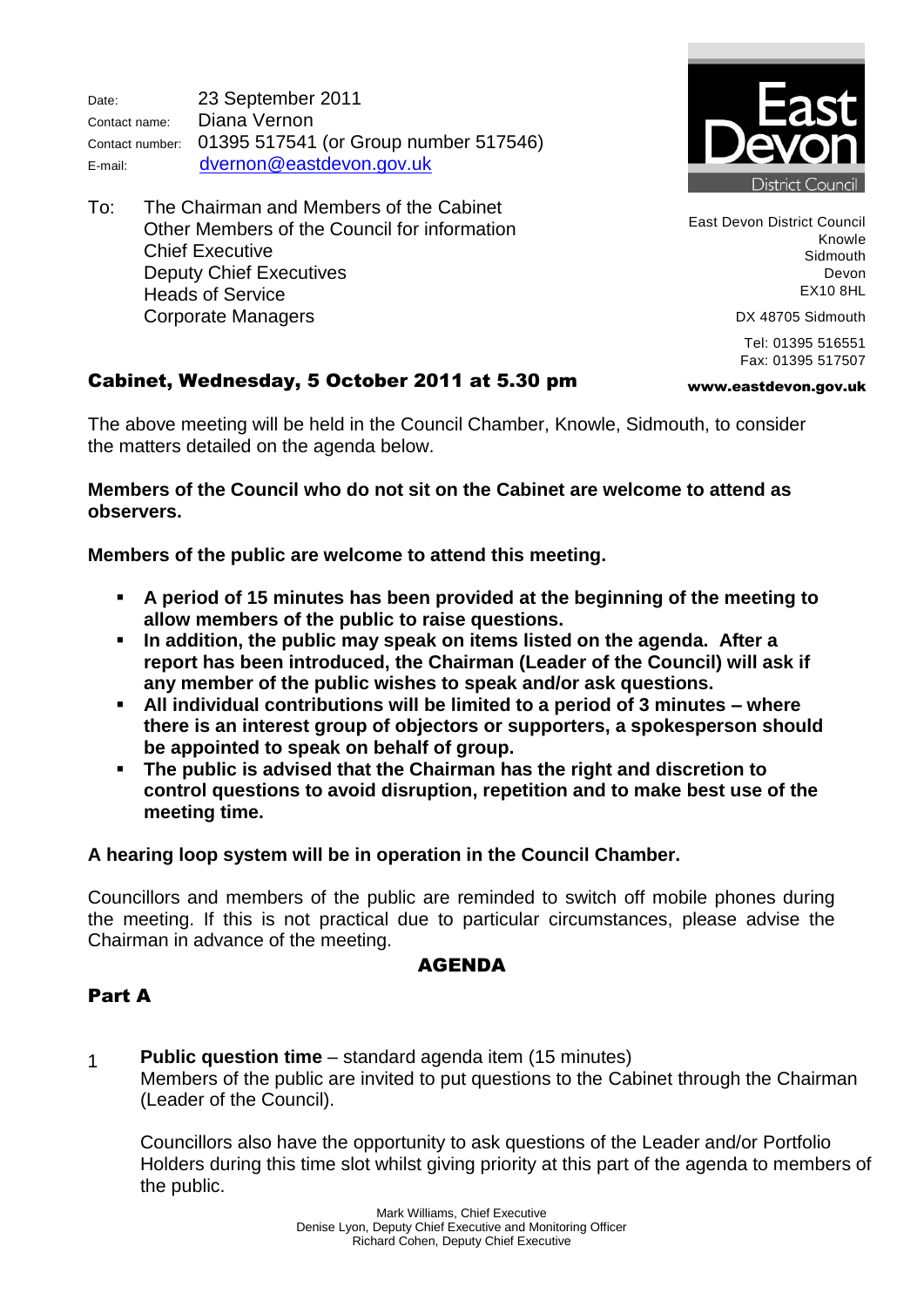- 2 To confirm the minutes of the meeting of the Cabinet held on 7 September 2011
- 3 To receive any apologies for absence.
- 4 To receive any declarations of interest relating to items on the agenda.
- 5 To consider any items, which, in the opinion of the Chairman, should be dealt with as matters of urgency because of special circumstances. (Note: Such circumstances need to be identified in the minutes. If you wish to raise a matter under this item, please do so in advance of the meeting by notifying the Chief Executive who will then consult with the Chairman).
- 6 To agree any items to be dealt with after the public (including the press) have been excluded. There are 7 items which Officers recommend should be dealt with in this way.
- 7 To note the contents of the Forward Plan for the period 1 October 2011 to 31 January 2012. 1-1
- 8 Matters referred to the Cabinet by the Overview and Scrutiny Committee for reconsideration in accordance with the Overview/Scrutiny procedure or budget and Policy Framework Procedure Rules under Part 4 of the Constitution. No items have been put forward.
- 9 To note or take appropriate action in respect of the minutes of the Scrutiny/Overview Committee held on 1 September 2011. 1-1

#### Part A Matters for Decision – Key Decisions

| 10              | <b>Council Plan</b>                                                                                | Denise Lyon, Deputy Chief<br>Executive                       | $1 - 1$ |
|-----------------|----------------------------------------------------------------------------------------------------|--------------------------------------------------------------|---------|
|                 | <b>Part A Matters for Decision</b>                                                                 |                                                              |         |
| 11              | Exeter and East Devon Growth Point<br>Progress report on major projects                            | Projects Director Exeter & East<br><b>Devon Growth Point</b> | $1 - 1$ |
| 12 <sup>2</sup> | Exeter and East Devon Growth Point<br>Delivery Team - funding                                      | Projects Director Exeter & East<br>Devon Growth Point        | $1 - 1$ |
| 13              | Introduction of Community Infrastructure<br>Levy and potential governance<br>arrangements          | Head of Economy                                              | $1 - 1$ |
| 14              | Local Revolving Infrastructure fund                                                                | <b>Exeter and East Devon Growth</b><br><b>Point Team</b>     | $1 - 1$ |
| 15 <sub>1</sub> | Financial monitoring report 2011/12 Month 5                                                        | <b>Head of Finance</b>                                       | $1 - 1$ |
| 16              | Localisation of Council Tax Benefits -<br>consultation                                             | Revenues & Benefits Manager                                  | $1 - 1$ |
|                 | Government consultation papers available<br>Members' Intranet (click on Current<br>on.<br>Agendas) |                                                              |         |

Pages

1-1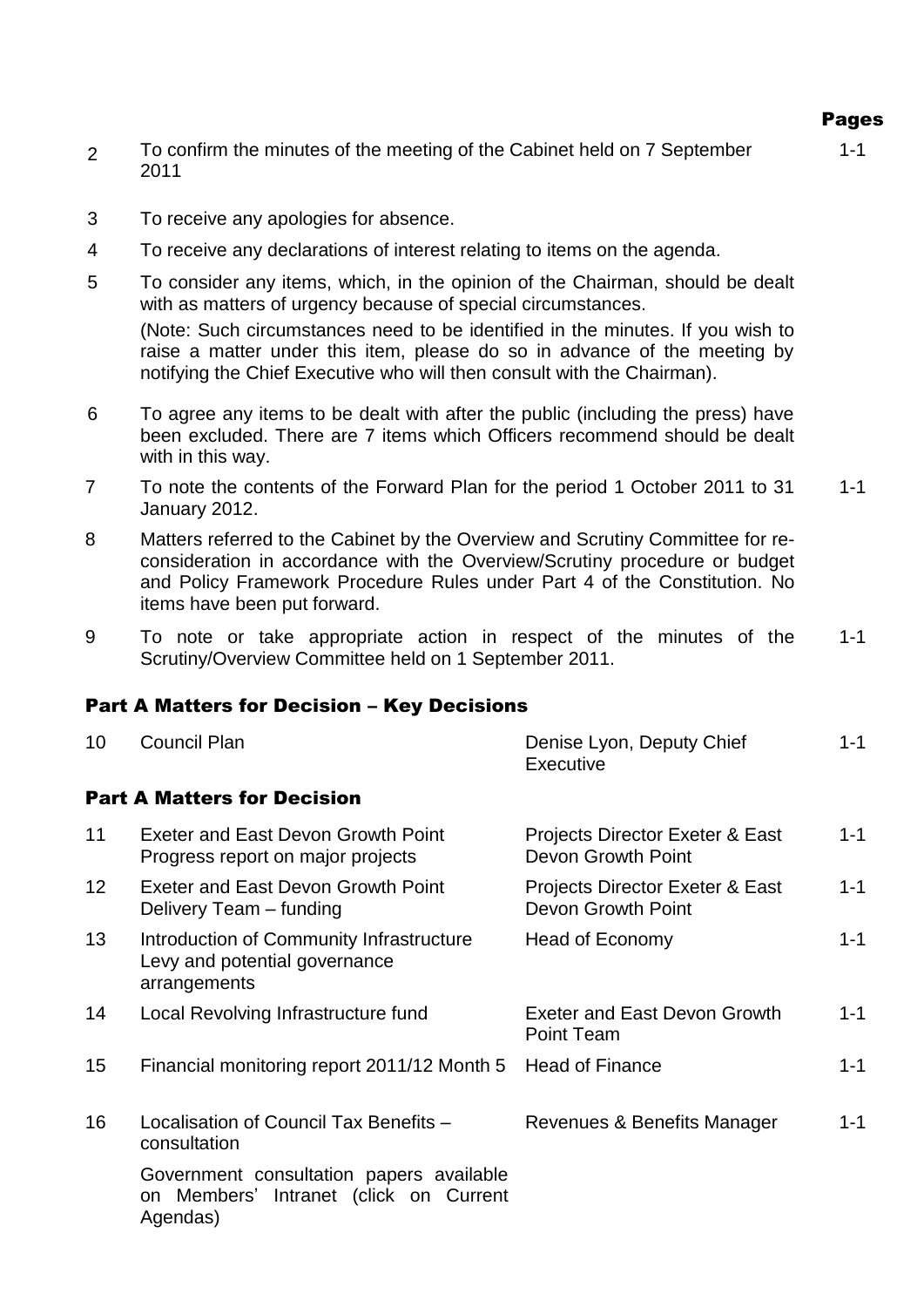| 17 | <b>Local Government review for Business</b><br>Rates retention                                                                                                        | <b>Head of Finance</b>                          | $1 - 1$ |
|----|-----------------------------------------------------------------------------------------------------------------------------------------------------------------------|-------------------------------------------------|---------|
| 18 | Performance Monitoring report until August<br>2011                                                                                                                    | Denise Lyon, Deputy Chief<br>Executive          | $1 - 1$ |
| 19 | <b>Private Sector Housing Enforcement</b><br>charges                                                                                                                  | <b>Private Sector Housing Manager</b>           | $1 - 1$ |
| 20 | <b>Exmouth Imperial Recreation Ground -</b><br>Landfill                                                                                                               | <b>Head of Environment</b>                      | $1 - 1$ |
| 21 | <b>Honiton Community Centre</b><br>Background information on cost estimate<br>and geotechnical report available on<br>Members' Intranet (click on Current<br>Agendas) | <b>Richard Cohen, Deputy Chief</b><br>Executive | $1 - 1$ |

22 **The Vice Chairman to move the following:-** "that under Section 100(A) (4) of the Local Government Act 1972 the public (including the press) be excluded from the meeting as exempt information, of the description set out on the agenda, is likely to be disclosed and on balance the public interest is in discussing this item in private session (Part B)."

#### PART B - Matters for Decision

| 23 | To note or take appropriate action in<br>respect of the confidential minutes of the<br>meeting of the Exmouth Regeneration<br>Programme Board held on 9 September<br>2011 |          | Para 3 Schedule 12A Information<br>relating to the financial or business<br>affairs of any particular person<br>(including the authority holding that<br>information). |                                      | $1 - 1$ |
|----|---------------------------------------------------------------------------------------------------------------------------------------------------------------------------|----------|------------------------------------------------------------------------------------------------------------------------------------------------------------------------|--------------------------------------|---------|
| 24 | The Strand, Exmouth                                                                                                                                                       | As above |                                                                                                                                                                        | <b>Principal Estates</b><br>Surveyor | $1 - 1$ |
| 25 | Seaton Regeneration -<br><b>Visitor Centre</b>                                                                                                                            | As above |                                                                                                                                                                        | <b>Principal Estates</b><br>Surveyor | $1 - 1$ |
| 26 | Affordable Housing -<br><b>Bonners Glen</b>                                                                                                                               | As above |                                                                                                                                                                        | <b>Housing Enabling</b><br>Officer   | $1 - 1$ |
| 27 | Affordable Housing -<br>Holmdale                                                                                                                                          | As above |                                                                                                                                                                        | <b>Housing Enabling</b><br>Officer   | $1 - 1$ |
| 28 | <b>Exemption from Standing</b><br><b>Orders - Priority Disposal</b><br>Programme - Electrical<br><b>Substation Sites</b>                                                  | As above |                                                                                                                                                                        | <b>Principal Estates</b><br>Surveyor | $1 - 1$ |
|    | Substation Site details and<br>photos are available on the<br>Members' Intranet (click on<br><b>Current Agendas)</b>                                                      |          |                                                                                                                                                                        |                                      |         |
| 29 | <b>Exemption from Standing</b><br>Orders re SAN vendor                                                                                                                    | As above |                                                                                                                                                                        | Corporate ICT<br>Manager             | $1 - 1$ |